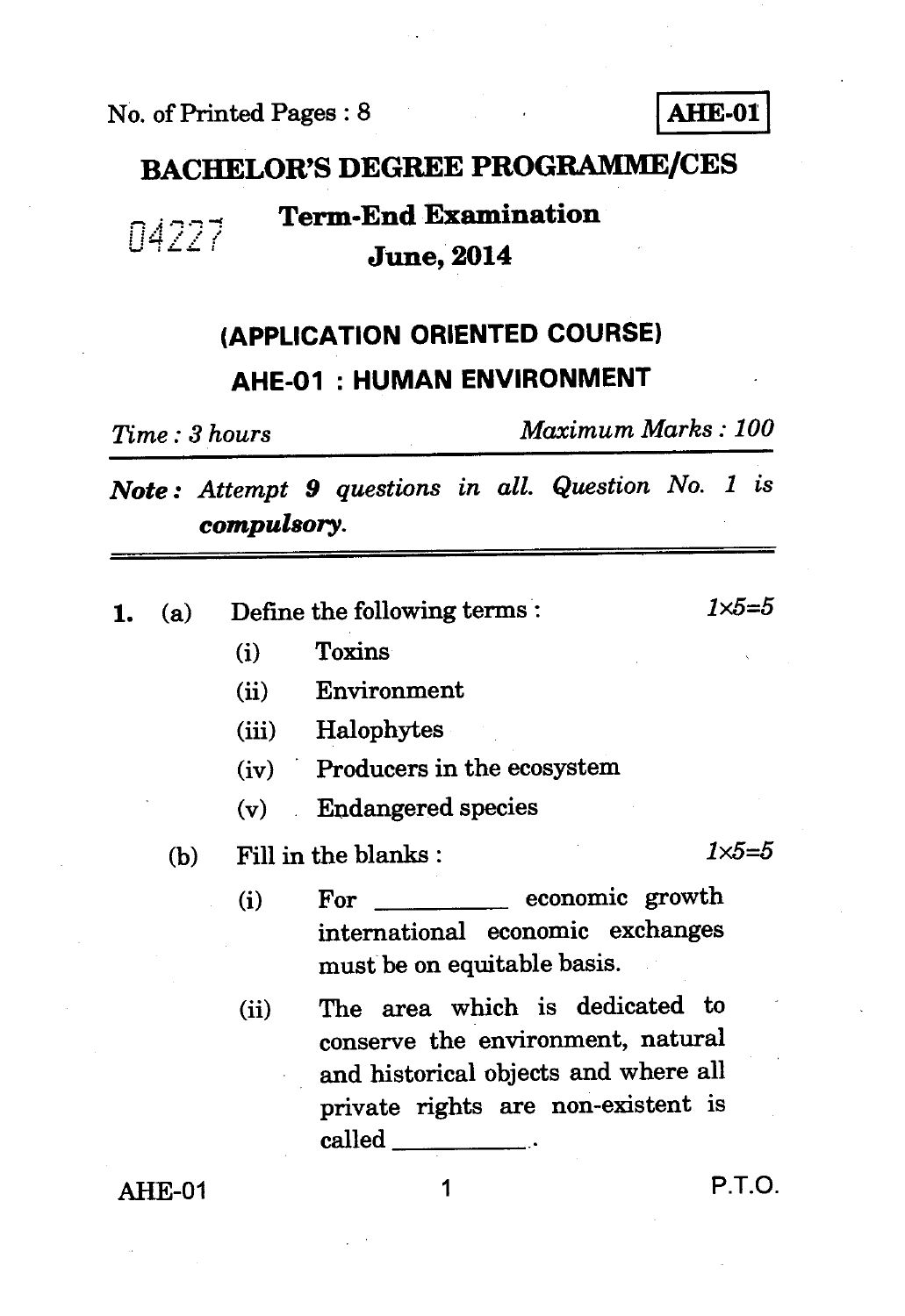- (iii) Cancers that are similar to leukemia and are characterized by abnormal production of white blood cells by spleen and lymph system are called
- (iv) The term denotes the enrichment of a water body by input of organic wastes containing nutrients, chiefly nitrates and phosphates.
- (v) The problems of controlling the spread of the Thar desert are common to both countries India and
- (c) Indicate whether the following statements are  $True$  (T) or  $False$  (F) :  $1 \times 5 = 5$ 
	- (i) Regular movements of ocean water caused by the pull of the Moon and the Sun are called
	- (ii) Increase in human population puts more pressure on land.
	- (iii) Poverty increases people's capacity to use resources in a sustainable manner.
	- (iv) The flow of energy in an ecosystem is unidirectional.
	- (v) Cheetah are now extinct in India.

AHE-01 2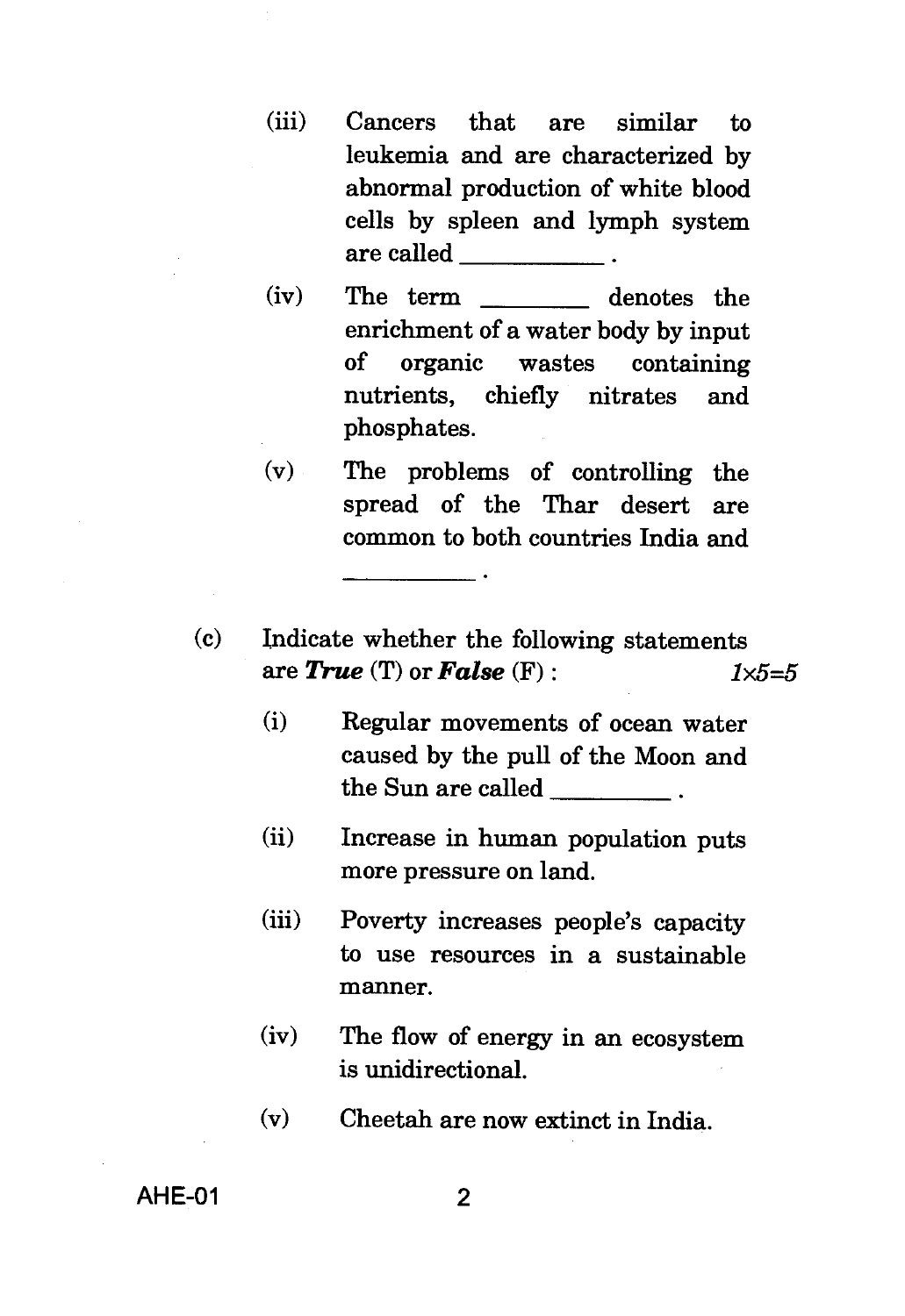- **(d) Give answer of the following in one word/sentence only :** *1x5=5* 
	- **(i) An ingredient which when present in food is injurious to health.**
	- **(ii) An animal hunted and captured by a predator.**
	- **(iii) The interaction in organisms which is beneficial to both species living in the same habitat.**
	- **(iv) Any chemical substance or physical agent capable of inducing inheritable genetic change.**
	- **(v) The NGO that has the slogan of five Fs — food, fodder, fuel, fertiliser and fibre trees for making communities self-sustained in all their basic needs.**
- **2. List the major air pollutants. Describe the effects of air pollutants on the climate.** *10*
- **3. Write short notes on any** *two* **of the following :** *2x5=10* 
	- **(i) Demographic transition**
	- **(ii) Deforestation due to development projects**
	- **(iii) Salt affectation**
	- **(iv) Wind erosion**
- **4. What are the characteristic features of Tundra and Taiga Biomes ?** *5+5=10*

**AHE-01 3 P.T.O.**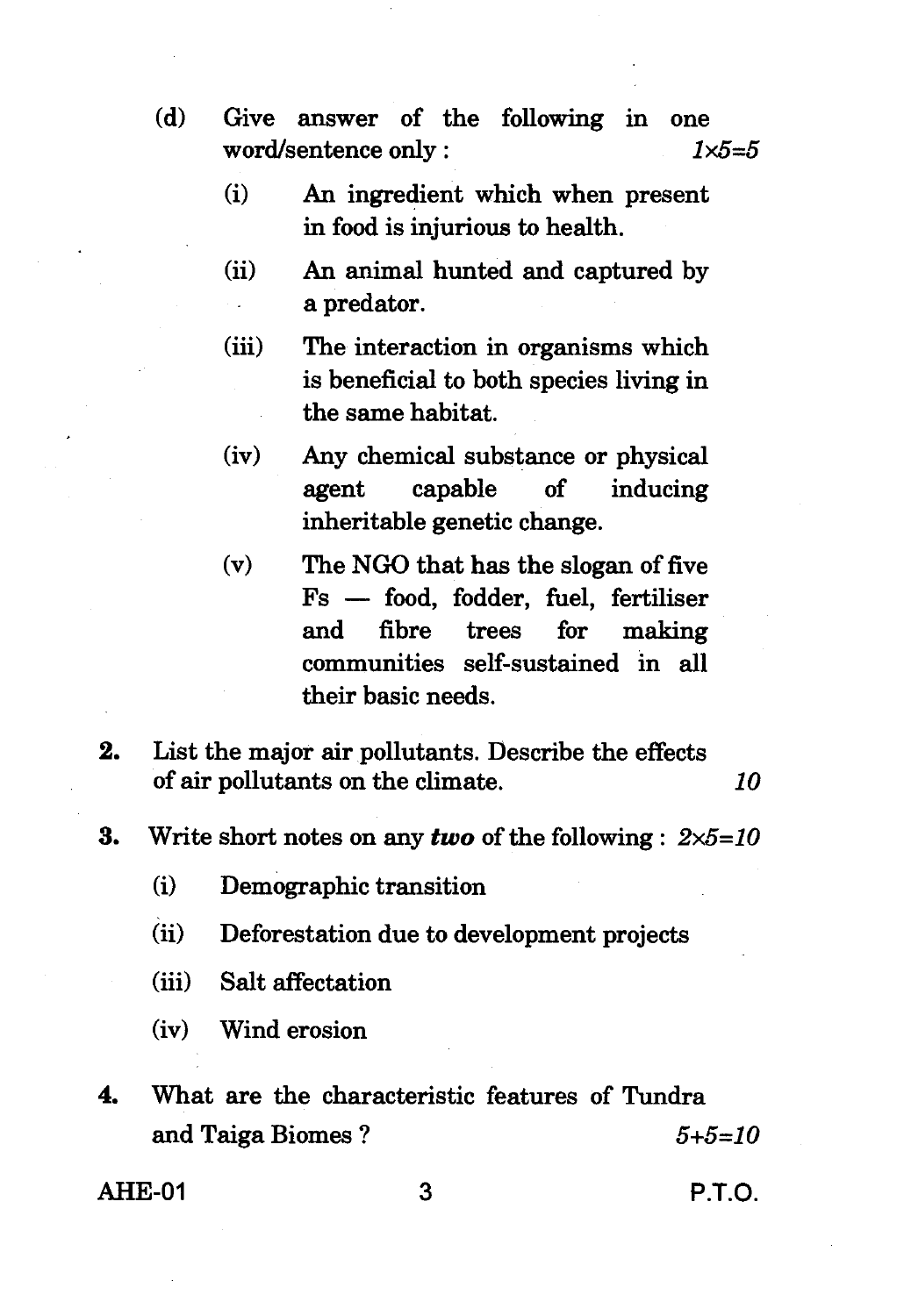| 5.  | (a) | Discuss the harmful effects of smoking.                                                                     |    |  |  |  |  |  |
|-----|-----|-------------------------------------------------------------------------------------------------------------|----|--|--|--|--|--|
|     | (b) | Discuss the consequences of developmental<br>activities on the employment pattern in our<br>country, India. | 5  |  |  |  |  |  |
| 6.  |     | Give a detailed account of food related health                                                              | 10 |  |  |  |  |  |
|     |     | problems.                                                                                                   |    |  |  |  |  |  |
| 7.  | (a) | Discuss biological pest control with the help<br>of suitable examples.                                      | 5  |  |  |  |  |  |
|     | (b) | Explain with the help of suitable examples<br>how waste is utilized.                                        |    |  |  |  |  |  |
| 8.  | (a) | wildlife<br>for<br>$\bold{need}$<br>is there<br><b>Why</b><br>$\mathbf{a}$<br>conservation?                 | 5  |  |  |  |  |  |
|     | (b) | Discuss the method of landfill disposal of<br>hazardous wastes.                                             |    |  |  |  |  |  |
| 9.  | (a) | List any five objectives of the South Asia<br>Environment<br>Programme<br>Co-operative<br>(SACEP).          | 5  |  |  |  |  |  |
|     | (b) | Discuss with reference to India the effects<br>of urbanisation on the environment.                          | 5  |  |  |  |  |  |
|     |     | concerned about<br>the<br>be<br>10. Why should<br>we<br>environment?                                        | 10 |  |  |  |  |  |
| 11. |     | "Public awareness can play a vital role in<br>environmental management." Discuss.                           | 10 |  |  |  |  |  |

AHE-01 **4**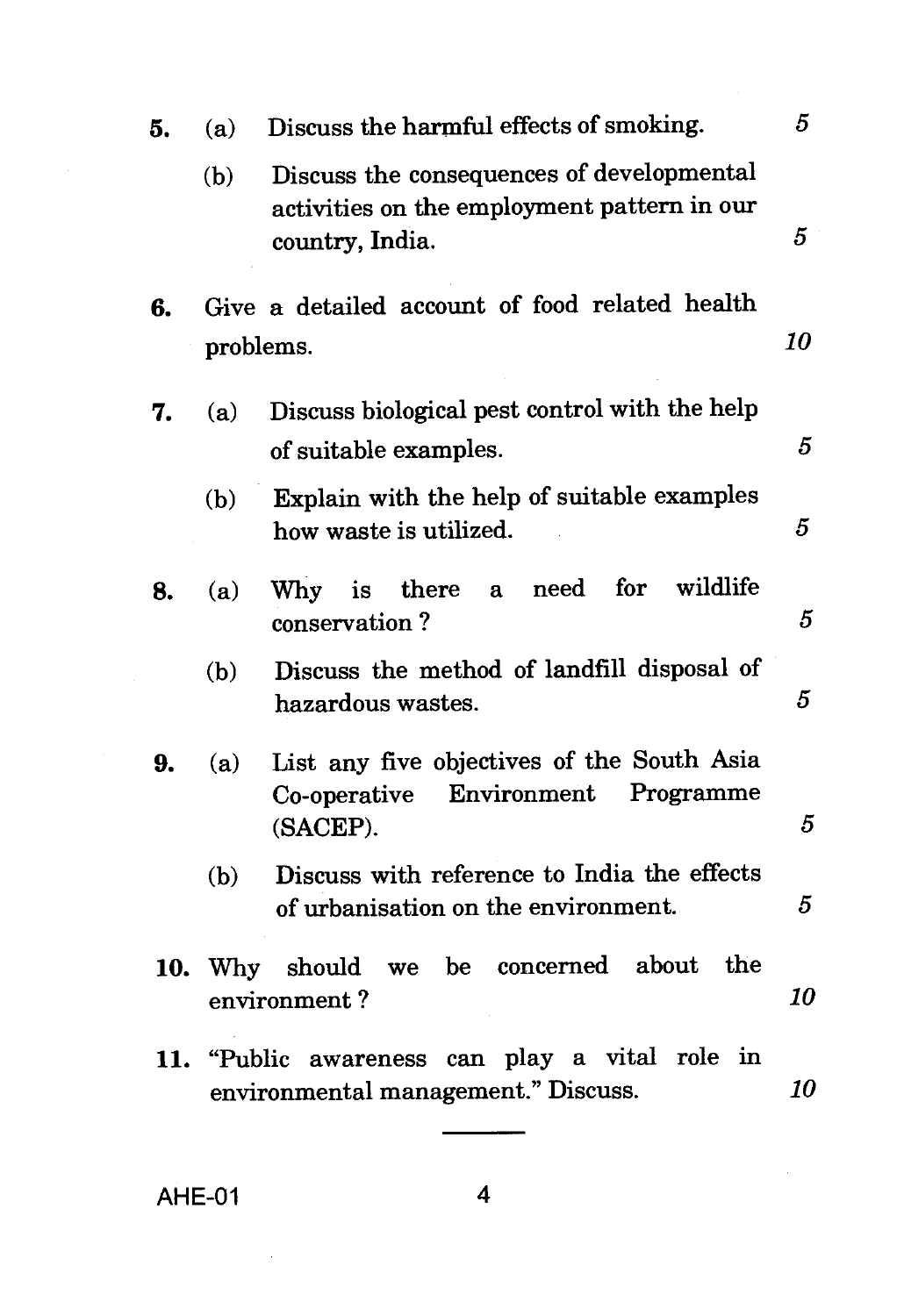ए.एच.ई.-01

स्नातक उपाधि कार्यक्रम/सी.ई.एस.

सत्रांत परीक्षा

### जून, 2014

### (व्यवहारमूलक पाठ्यक्रम)

# ए.एच.ई.-01: मानव पर्यावरण

समय: 3 घण्टे

अधिकतम अंक : 100

नोट : कुल 9 प्रश्न कीजिए । प्रश्न संख्या 1 अनिवार्य है ।

|                                     |        |      | (क) निम्नलिखित शब्दों की परिभाषा दीजिए :                                                                                                                         | 1×5=5 |  |  |
|-------------------------------------|--------|------|------------------------------------------------------------------------------------------------------------------------------------------------------------------|-------|--|--|
|                                     |        | (i)  | आविष (Toxins)                                                                                                                                                    |       |  |  |
|                                     |        | (ii) | पर्यावरण                                                                                                                                                         |       |  |  |
|                                     |        |      | (iii) लवण मृदारागी पादप (लवणमृदोद्भिद्)                                                                                                                          |       |  |  |
|                                     |        | (iv) | पारितंत्र में उत्पादक                                                                                                                                            |       |  |  |
|                                     |        | (v)  | संकटग्रस्त जातियाँ                                                                                                                                               |       |  |  |
| (ख) रिक्त स्थानों की पूर्ति कीजिए : |        |      |                                                                                                                                                                  |       |  |  |
|                                     |        | (i)  | आर्थिक विकास के लिए अन्तर्राष्टीय<br>आर्थिक लेनदेन समतापूर्ण होने जरूरी हैं ।                                                                                    |       |  |  |
|                                     |        | (ii) | वह क्षेत्र जो पर्यावरण की प्राकृतिक तथा<br>ऐतिहासिक वस्तुओं के संरक्षण के लिए<br>समर्पित हो तथा जहाँ सभी निजी अधिकारों<br>का अस्तित्व नहीं हो ______ कहलाता है । |       |  |  |
|                                     | AHE-01 |      |                                                                                                                                                                  | P.T.O |  |  |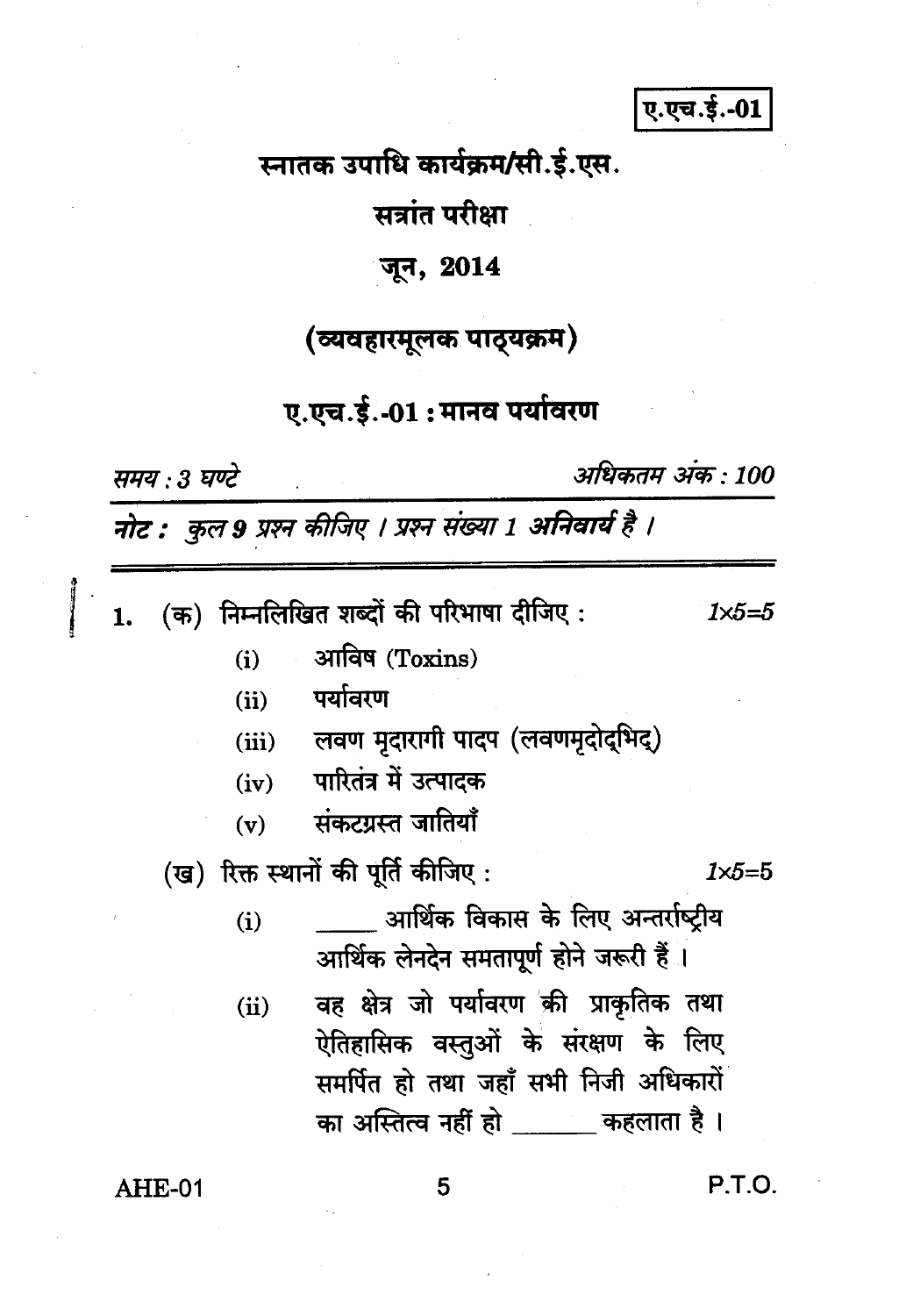- लूकीमिया के समान कैंसर जिसमें प्लीहा तथा  $(iii)$ लसीका तंत्र द्वारा श्वेत रुधिर कोशिकाओं का असाधारण रूप से उत्पादन होता है उसे कहते हैं ।
- जलाशयों में पोषक तत्त्वों. ख़ासतौर से  $(iv)$ नाइटेटों और फॉस्फेटों की परिसांद्रण (प्रचरता) को प्राब्द से व्यक्त किया जाता है।
- थार मरुस्थल के फैलाव को रोकने की  $(v)$ समस्याएँ सम्मिलित रूप से दोनों देश. भारत
- (ग) निम्नलिखित कथन सही (T) हैं अथवा गलत (F) लिखिए $:$  $1 \times 5 = 5$ 
	- महासागरों के जल में नियमित गतियाँ जो  $(i)$ चंद्रमा और सूर्य के कर्षण या खिंचाव से होती हैं \_\_\_\_\_\_\_\_\_\_\_\_\_ कहलाती हैं ।
	- मानव जनसंख्या की वृद्धि से भूमि पर अधिक  $(ii)$ दबाव बढ जाता है ।
	- लोगों की संसाधनों के उपयोग की क्षमता  $(iii)$ चिरस्थायी रूप से गरीबी बढ़ा देती है।
	- पारितंत्र में ऊर्जा का प्रवाह एकदिशीय होता है।  $(iv)$
	- भारत से अब चीते विलुप्त हो गए हैं।  $(v)$

**AHE-01**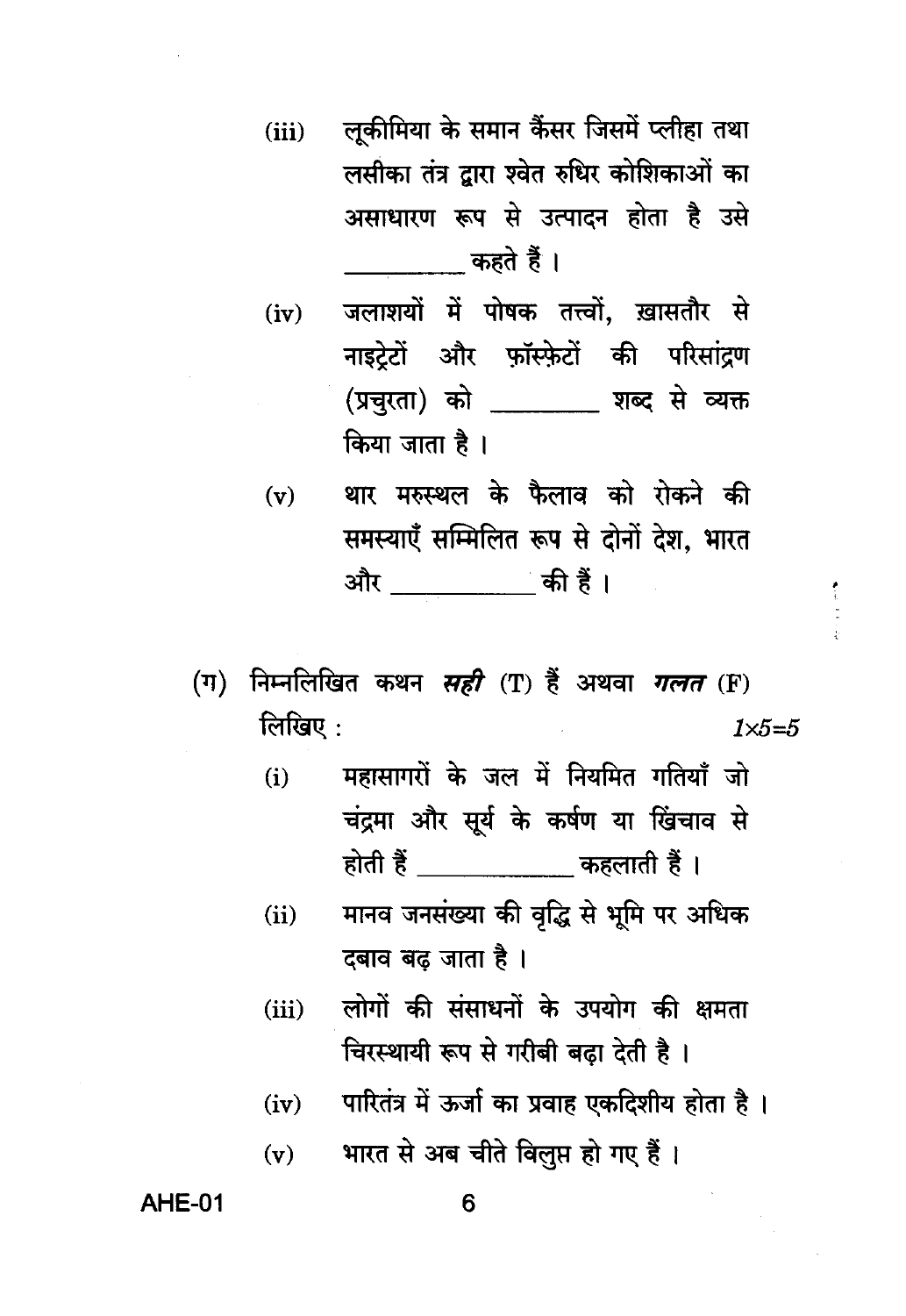- निम्नलिखित का केवल एक शब्द/वाक्य में उत्तर (घ) दीजिए:  $1 \times 5 = 5$ 
	- वह पदार्थ जिसकी खाद्य पदार्थ में उपस्थिति  $(i)$ स्वास्थ्य के लिए हानिकारक होती है।
	- वह जानवर जिसको परभक्षक शिकार करके  $(ii)$ अपने कब्जे में ले लेता है।
	- वह पारस्परिक क्रिया जो एक ही आवास में  $(iii)$ रहने वाली दोनों जातियों के लिए लाभदायक होती है।
	- वह रासायनिक पदार्थ अथवा भौतिक कारक  $(iv)$ जिसमें दाययोग्य आनवंशिक परिवर्तन को प्रेरित करने की क्षमता हो ।
	- वह गैर-सरकारी संगठन (NGO) जिसका  $(v)$ वस्तूत: पाँच एफ (F) - फूड (खाद्यान), फॉडर (चारा), फ्यूल (Fuel) (ईंधन), फर्टिलाइजर (उर्वरक), फाइबर ट्री (तंतु वृक्ष) का नारा है, जिससे समुदायों को सभी बुनियादी जरूरतों के क्षेत्र में आत्मनिर्भर बना मके ।

10

- मुख्य वायु प्रदूषकों की सूची बनाइए । जलवायु पर वायु  $2.$ प्रदषकों के प्रभावों का वर्णन कीजिए ।
- निम्नलिखित में से किन्हीं *दो* पर संक्षिप्त टिप्पणियाँ 3. लिखिए $:$  $2 \times 5 = 10$ 
	- जनसांख्यिकी परिवर्तन (demographic transition)  $(i)$
	- विकास परियोजनाओं के कारण वनोन्मूलन  $(ii)$
	- (iii) लवणीकरण (लवन कृत्रिमता)
	- (iv) वायु अपरदन

टंड़ा व टैगा बायोम के विशिष्ट लक्षण क्या होते हैं ? 4.  $5 + 5 = 10$ AHE-01 P.T.O. 7